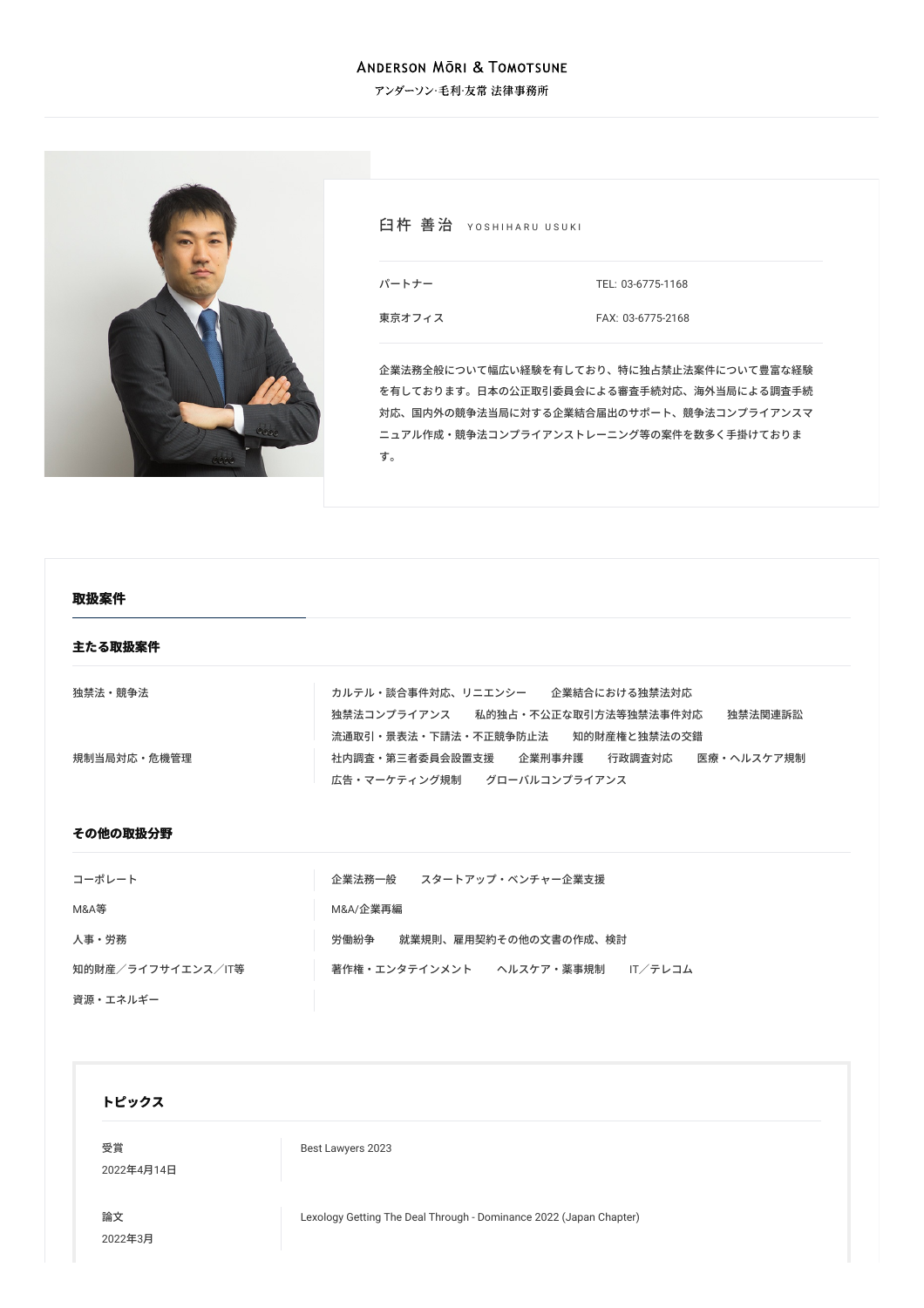# **プラクティス・グループ**

競争法グループ おおもの おおし おいをおく た機管理プラクティス・グループ おくら 労働法グループ

## **経歴**

|       | 務                                                    |
|-------|------------------------------------------------------|
|       | 2014年10月-2015年10月 ロンドンのFieldfisher Waterhouse法律事務所に勤 |
| 2015年 | University of London, LL.M. in Competition Law       |
| 2007年 | 最高裁判所司法研修所修了(60期)                                    |
| 2006年 | 慶應義塾大学法科大学院 (法務博士 (専門職))                             |
| 2003年 | 慶應義塾大学法学部(法学士)                                       |
| 1999年 | 慶應義塾高等学校卒業                                           |

# **著書・論⽂等**

| Lexology Getting The Deal Through - Dominance 2022 (Japan Chapter)<br>Getting the Deal Through - Dominance 2022 | 2022年3月  |  |
|-----------------------------------------------------------------------------------------------------------------|----------|--|
| Merger Remedies Guide - Fourth Edition (Japan chapter) Global Competition Review                                | 2021年11月 |  |
| 商事法務ポータル<br>公取委、第219回 独占禁止懇話会の議事概要の公表について                                                                       | 2021年11月 |  |
| Introduction to Japanese Business Law & Practice (第5版)                                                          | 2021年11月 |  |
| 連載企画 景品表示法Q&A[こんなときは]①-③ Lんくみ 2021年3月 第68巻第3号、2021年5月 第68巻第5号、2021年7月 第68巻第<br>7号                               | 2021年7月  |  |
| 'Chambers Global Practice Guides' on Cartels 2021 - Law & Practice<br><b>Chambers and Partners</b>              | 2021年6月  |  |
| 公取委、デジタル市場における競争政策に関する研究会 報告書「アルゴリズム/AIと競争政策」を公表<br>商事法務ポータル                                                    | 2021年4月  |  |
| 公取委、「デジタル・プラットフォーム事業者の取引慣行等に関する実態調査(デジタル広告分野)について(最終報告)」を公<br>商事法務ポータル<br>表                                     | 2021年3月  |  |
| Lexology Getting The Deal Through - Dominance 2021 (Japan Chapter) Getting the Deal Through - Dominance 2021    | 2021年3月  |  |
| 景品表示法の基本的な考え方について(後編)<br>しんくみ 2020年12月 第67巻第12号                                                                 | 2020年12月 |  |
| しんくみ 2020年11月 第67巻第11号<br>景品表示法の基本的な考え方について(前編)                                                                 | 2020年11月 |  |
| <b>Merger Remedies Guide - Third Edition (Japan chapter)</b> Global Competition Review                          | 2020年10月 |  |
| 'Chambers Global Practice Guides' on Cartels 2020 - Law & Practice Chambers and Partners                        | 2020年6月  |  |
| Getting the Deal Through - Dominance 2020 (Japan Chapter)<br>Getting the Deal Through - Dominance 2020          | 2020年4月  |  |
| アンダーソン・毛利・友常法律事務所<br>Introduction to Japanese Business Law & Practice (第4版)                                     | 2019年9月  |  |
| 'Chambers Global Practice Guides' on Cartels 2019 - Law & Practice<br><b>Chambers and Partners</b>              | 2019年6月  |  |
| Getting the Deal Through - Dominance 2019 (Japan chapter)<br>Getting the Deal Through - Dominance 2019          | 2019年4月  |  |
| 【実務解説】事業者視点で考える確約手続のメリット・デメリット<br>Business Law Journal (No.132)                                                 | 2019年1月  |  |
| The Guide to Merger Remedies (Japan chapter) Global Competition Review                                          | 2018年9月  |  |
| Getting the Deal Through - Dominance 2018 (Japan chapter)<br>Getting the Deal Through - Dominance 2018          | 2018年4月  |  |
| Getting the Deal Through - Dominance 2017 (日本関連部分)<br>Getting the Deal Through - Dominance 2017                 | 2017年4月  |  |
| Dominance(日本関連部分)                                                                                               | 2017年3月  |  |
| Japan's new caselaw on dominant position bargaining The 2012 Guide to Competition and Antitrust                 | 2012年10月 |  |
| PLC Competition and Cartel Leniency guide 2012: Japan Q&A                                                       |          |  |
| いわゆる全支店間支店順位付け方式による債権の差押えについて、差押債権の特定を欠き不適法であるとされた事例(最三小決平                                                      | 2011年12月 |  |
| 23.9.20金法1931号32頁)<br>ビジネス法務 2012年1月号                                                                           |          |  |